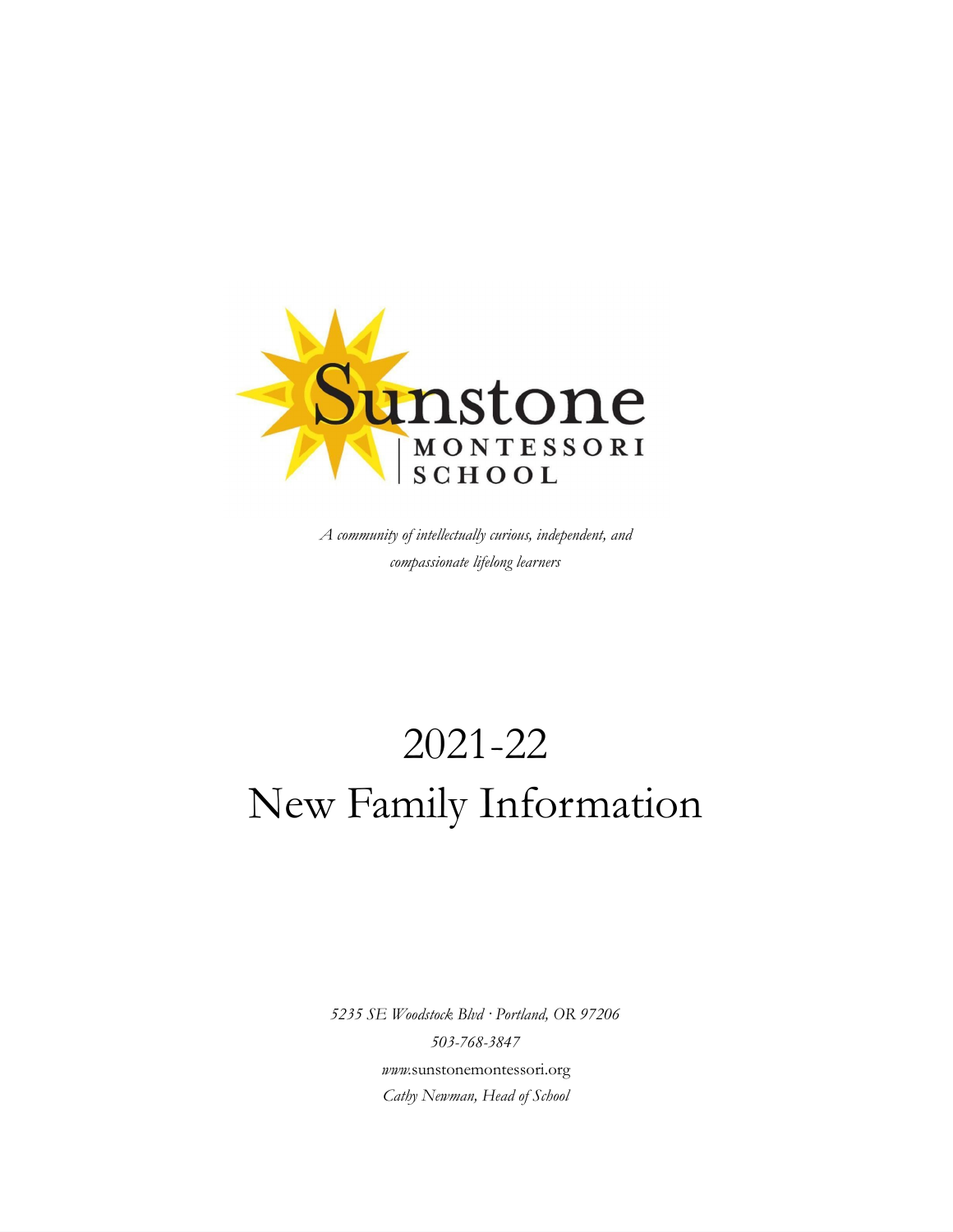#### Mission

Sunstone Montessori School develops the whole child by providing an academically strong, emotionally nurturing, and socially supportive environment in accordance with AMI guidelines for Montessori education.

#### Vision

Our vision is a community of intellectually curious, independent, and compassionate lifelong learners.

#### Commitment to Diversity

Sunstone Montessori School welcomes students and staff of any race, disability, veteran status, sexual orientation, gender identity, color, nationality and ethnicity, religion, and family constellation to all programs and activities at the school. The school does not discriminate in its educational, hiring, admission, or school-administered policies. It is our goal that Sunstone Montessori School reflects the rich diversity of our community, including varied cultures, economic status, and individual or special educational needs.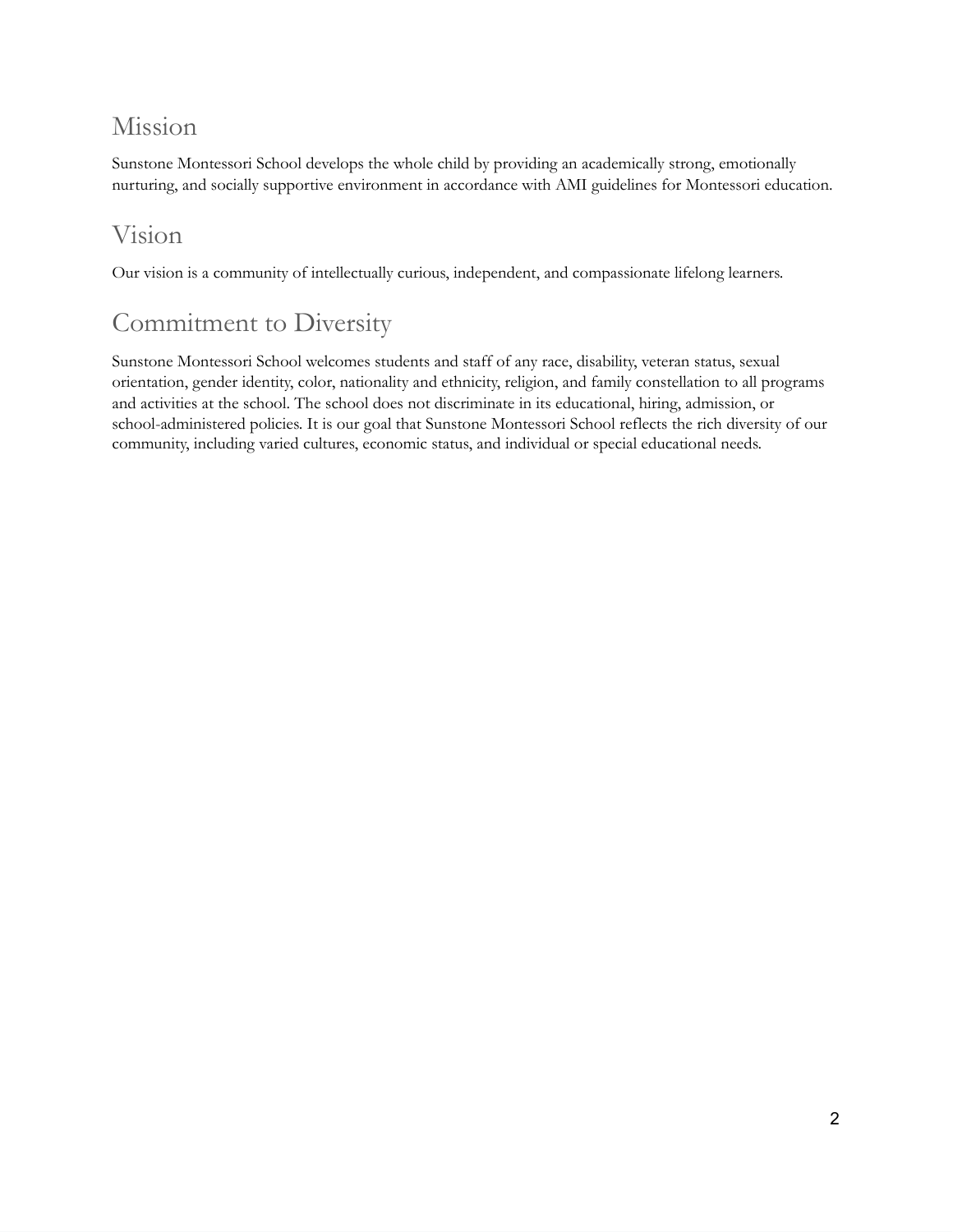### Table of Contents

| <b>New Family Information</b>             | $\overline{\mathbf{4}}$ |
|-------------------------------------------|-------------------------|
| Our Story                                 | 4                       |
| Staff                                     | $\overline{4}$          |
| Governance                                | 4                       |
| Registrations and Affiliations            | 4                       |
| Oregon Green School                       | 5                       |
| Maria Montessori and Montessori Education | 6                       |
| Toddler Community                         | 6                       |
| Children's House                          | 6                       |
| Elementary                                | 6                       |
| And Beyond                                | 7                       |
| <b>Getting Started at Sunstone</b>        | 7                       |
| Before School Starts                      | 7                       |
| First Day-First Weeks                     | 8                       |
| Arrival and Drop-Off                      | 8                       |
| Separation                                | 8                       |
| Tiredness                                 | 8                       |
| Routine                                   | 8                       |
| Communication                             | 8                       |
| First Day of School                       | 9                       |
| What to Bring                             | 9                       |
| In The Classroom-Lessons and Work         | 10                      |
| Toddler Community                         | 10                      |
| Children's House                          | 10                      |
| Elementary                                | 11                      |
| Field Trips and 'Going Out'               | 12                      |
| Toddler Community                         | 12                      |
| Children's House                          | 12                      |
| Elementary                                | 12                      |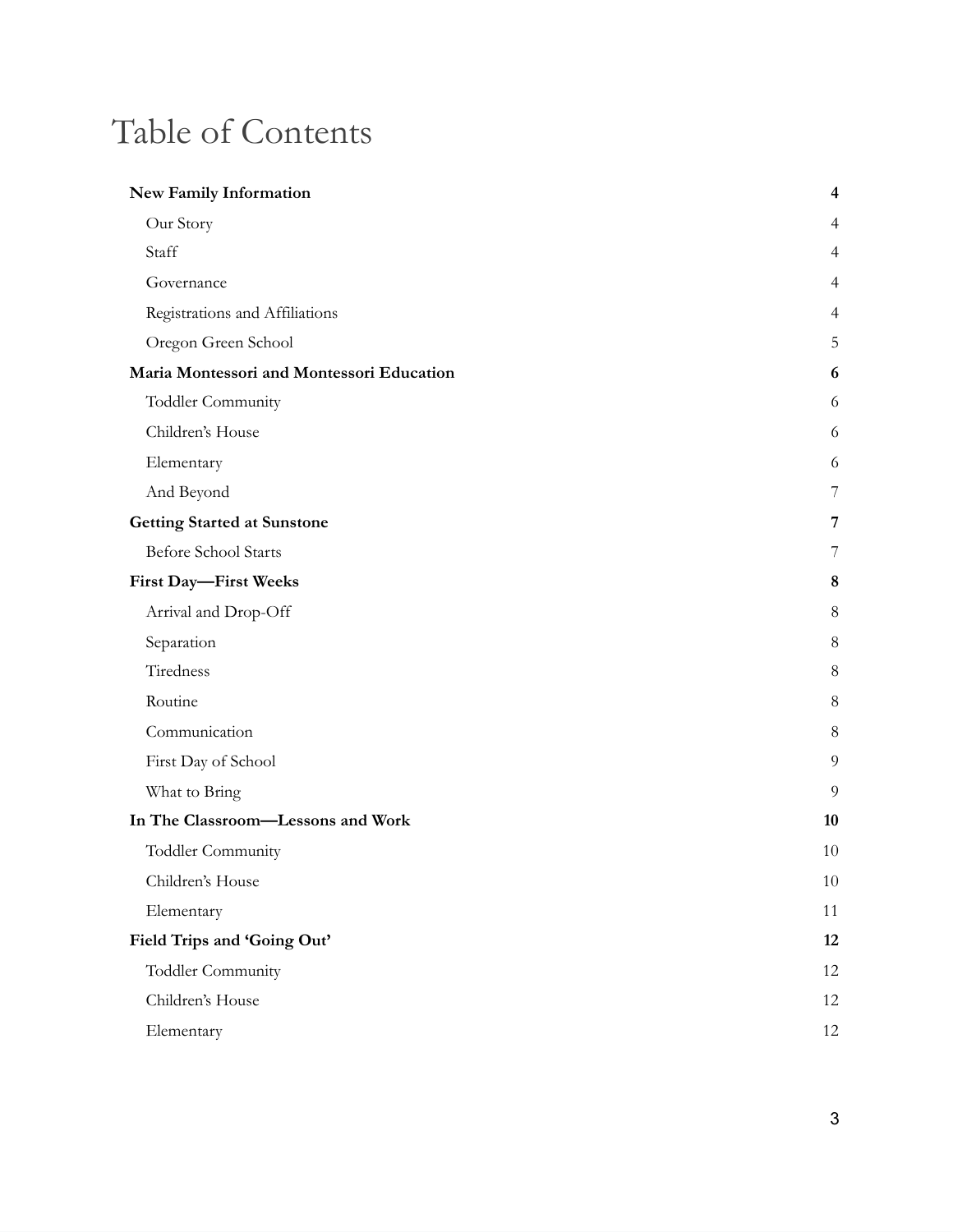### <span id="page-3-0"></span>New Family Information

Welcome to Sunstone Montessori School! This booklet contains information of particular import to new Sunstone families.

#### <span id="page-3-1"></span>Our Story

Sunstone Montessori School has a rich history of growth, evolution and collaboration with the vibrant Montessori community of Portland, Oregon. Sunstone Montessori was born in 2007 from the successful merger of two well-established Montessori schools, Odyssey Montessori School (ages 6-12 years) and Two Rivers Montessori School (ages 2 ½ to 12 years).

After a long search for a new location that could house the entire school community, Sunstone signed a lease with Portland Public Schools in May 2012 for the former Terwilliger School. In the fall of 2013, we launched our first Toddler class with children 16 months to 3 years. In the fall of 2021 we signed a lease with Our Lady of Sorrows for their former school located in the Woodstock neighborhood of SE Portland. After extensive renovations we moved into our Woodstock home in June of 2021.

#### <span id="page-3-2"></span>Staff

For the 2021-22 school year, our staff consists of AMI trained Guides in every classroom, as well an AMI-trained Head of School, Program Director, and Communications Manager. Other administrative staff include a Business Manager, an Operations and Development Manager, and one Administrative Assistant. We also have classroom assistants (several AMI trained), two in-house substitutes, and Elementary Aftercare, and a Food Program Director.

Staff members continue their professional development by attending local, regional, and national workshops and conferences, professional in-service days, and staff retreats. Staff members maintain emergency first-aid, CPR, food handlers' certifications, ICCHS (Introduction to Child Care Health and Safety), PBT (Prevention is Better than Treatment), and RRCAN (Recognizing and Reporting Child Abuse).

#### <span id="page-3-3"></span>Governance

Sunstone Montessori School is a non-profit,  $501(c)(3)$  educational organization, governed by a Board of Trustees. Our articles of incorporation and school bylaws are on file in the school office.

### <span id="page-3-4"></span>Registrations and Affiliations

Our programs are recognized and accredited by the Association Montessori Internationale (AMI). "Recognized" is the highest level of attainment granted by AMI. We are a member of the Oregon Federation of Independent Schools (OFIS), the North American Montessori Teachers Association (NAMTA), and the Oregon Montessori Association (OMA). Sunstone Montessori School has no religious affiliation.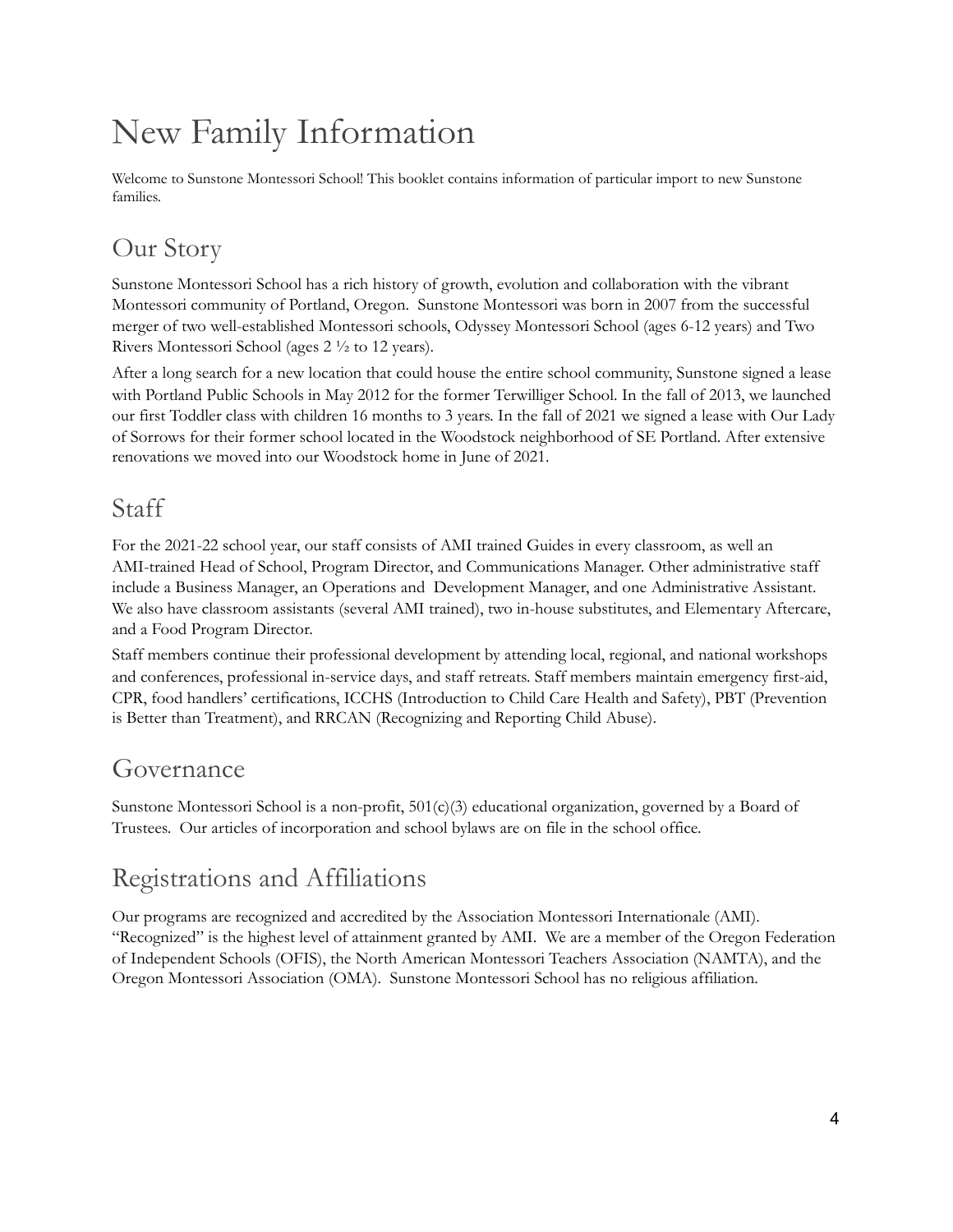#### <span id="page-4-0"></span>Oregon Green School

Sunstone has been a certified Oregon Green School since 2009 and achieved "Premier Status" (the highest level) in 2013 through the hard work of staff, children and parent volunteers. We paused our Green Team when the pandemic hit and are hoping to reinstate it this year.. We will be in communication with regard to when and how..

As a Green School, we continuously renew our commitment to sustainability, seeking new ways to reduce our environmental impact, to increase our environmental awareness, and to share what we have learned. Our overall goal is to reduce our impact as a school as much as possible and to inspire others to do the same at home, work and play. The following list is our pre-pandemic Green School efforts. We will continue as many of these as possible under the current pandemic circumstances.

- We may offer monthly Green Team meetings for members of our community to become involved in our initiatives. We will be in communication.
- We have a system for managing and tracking our waste stream (compost, recycling, landfill).
- We perform annual waste audits (done by students and parents) and set goals for each year.
- We collect electronics, light bulbs and batteries for recycling.
- We have taken measures to reduce our water and electricity consumption (installed low-flush toilets, turn lights/computers off when not in use).
- We have a courtyard garden that is used for both education and enjoyment.
- We educate our community about packing "waste-free" lunches by using reusable containers and reducing food waste.
- We use durable, reusable dishes, silverware and cloth napkins in the classroom and at school events.
- We have a sustainable purchasing policy that we adhere to. Whenever we purchase anything for the school, we purchase as sustainably as we can. For example, we use post-consumer recyclable content paper items in our bathrooms, kitchen, offices, and classrooms. We have switched to paperless invoicing for billing and use electronic bill pay for our office needs.
- Staff and children use green cleaning products in the classrooms (our janitorial staff strive to use non-toxic, green products whenever possible).
- We support local businesses and alternative transportation.
- We participate in Walk  $+$  Bike month.
- We offer students opportunities to work in the gardens and outdoor spaces on campus.
- We celebrate Earth Day with a variety of activities that demonstrate care for our ecosystem.
- Students volunteer with Portland Parks & Recreation to remove invasive plant species in nearby parks.
- Whenever possible we walk with students to run errands or visit local sites.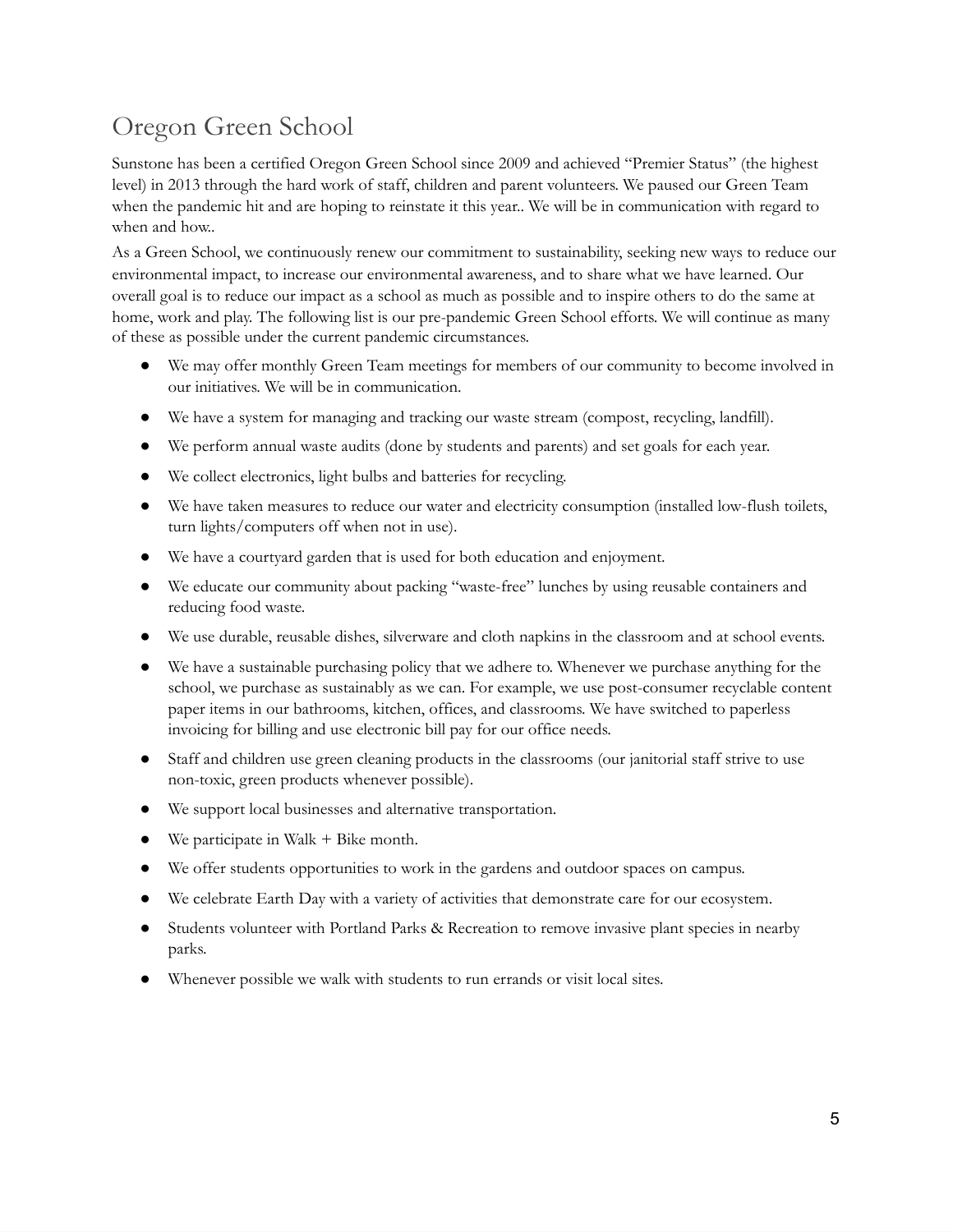### <span id="page-5-0"></span>Maria Montessori and Montessori Education

Maria Montessori (1876-1952) was a remarkable woman by any standard. Among the first Italian women to earn an M.D., she went on to become an education innovator, a children's advocate, an early feminist and supporter of women's suffrage, an internationally recognized public speaker, the author of numerous books, and a three-time nominee for the Nobel Peace Prize. The education approach she founded in 1907 and developed throughout her life is practiced today with tens of thousands of children in hundreds of countries. The organization she founded in 1929, the Association Montessori Internationale (AMI), continues to refine and extend her work to this day.

The essence of Montessori philosophy is the recognition, based on observation, of universal human characteristics in children which are revealed, and which will grow and develop, in the right environment and with the right approach. Maria Montessori observed in young children tendencies toward concentration, engagement, exploration of their environment, control of movement, and self-guided learning. She developed an education method that responds to these tendencies, giving children the opportunity to flourish and grow into confident, independent, life-long learners.

#### <span id="page-5-1"></span>Toddler Community

Maria Montessori first developed her method with children between about two and seven years old, and later extended her work to children up to about twelve. In 1947, in Rome, Montessori presented the first Assistants to Infancy training course, and the Association Montessori Internationale (AMI) has certified courses at this level since 1982.

Children in our toddler environment focus on toilet independence, social interactions, language development, and practical life activities such as pouring, managing clothing, and preparing snacks. The environment serves children from 16 months, if they have begun walking, to three years. Children may transition to one of our Children's Houses mid-year as their independence develops.

### <span id="page-5-2"></span>Children's House

Maria Montessori's first classroom was called the 'Casa de Bambini,' or 'Children's House.' Today, Children's Houses worldwide are mixed-age classrooms for children between approximately three and six years old. Montessori observed that these young children are concrete, sensorial learners with a seemingly limitless capacity to absorb and internalize the world around them. The classroom environment is prepared with a wealth of materials and activities to meet this capacity. There are exercises of practical life, from spooning beans to washing tables, which develop concentration, engagement, focus, order, control of movement, and independence. Sensorial materials, such as the pink tower, help children sequence, clarify, and classify information, and to refine their senses by touching, seeing, smelling, tasting, listening to, and exploring their environment. Language and mathematics materials such as the moveable alphabet and the golden beads introduce concepts in a way that makes intuitive sense and invites repetition moving towards deep mastery. Art, geography and music activities spring from the same philosophy, providing for hands-on, open exploration.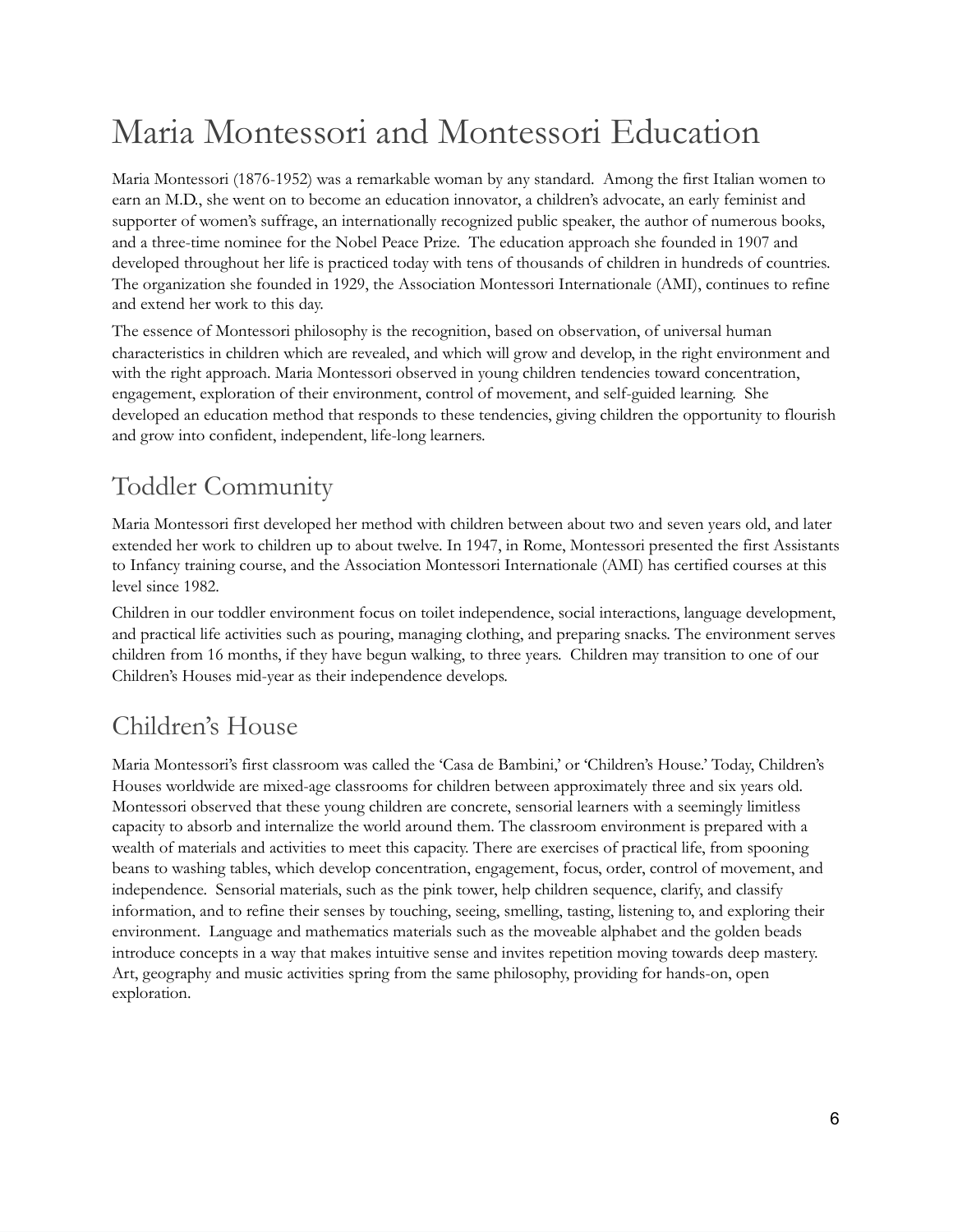#### <span id="page-6-0"></span>Elementary

Maria Montessori observed a change in children around the age of six, and developed the Elementary curriculum specifically for children between the ages of six and twelve years old. Elementary children use their newly developing powers of reason and imagination to explore not only the world they can experience directly, but further, to explore everything that was too long ago or is too small, too big, or too abstract to observe, and to ask big questions such as: "How did it begin? Why? Where is it leading? What is its purpose?" Inspired by the evocative 'Great Lessons' from their Guide, students choose and carry out work independently and cooperatively, learning to balance freedom and responsibility as they track their work, set goals, follow their interests, and engage in explorations both inside and outside the classroom. The scope of the Elementary classroom is literally the entire universe, and Montessori students regularly find that their interests and work take them far beyond the public-school curriculum.

#### <span id="page-6-1"></span>And Beyond

Students graduating from Sunstone Montessori School go forth prepared for whatever life may offer them. Academically, they are typically above the level of their traditional school peers. But more central to the Montessori approach is the independence, responsibility, confidence, and character which develop in these children as a result of their Montessori experience. Montessori graduates are seen to have advantages in creativity, positive social interactions, decision-making, and sense of community. These benefits contribute to a life-long sense of personal satisfaction and well-being. Well-known Montessori graduates include the founders of Google, author Gabriel Garcia Marquez, and Chef Julia Child, [among](https://sunstonemontessori.org/what-is-montessori/famous-montessorians/) others.

### <span id="page-6-2"></span>Getting Started at Sunstone

#### <span id="page-6-3"></span>Before School Starts

**Forms and Information:** Before school starts you will receive online enrollment forms via Transparent Classroom. These forms must be filled out and submitted before your child can attend. The school cannot enroll students without this information.

Please keep this information up to date, so that our records reflect current information and ensure your child's health and safety. *(See the Transparent Classroom section)*

<span id="page-6-4"></span>**Preparing Your Child:** Young children live in and understand the present moment. For children, approximately six years and younger, the future is a vague concept. Talking too much about beginning "school" can create anxiety and apprehension. You can help prepare your child for this new experience indirectly through activities, such as reading or telling stories about school, practicing bathroom routines, and adjusting sleep and wake-up times during the week or two before school starts.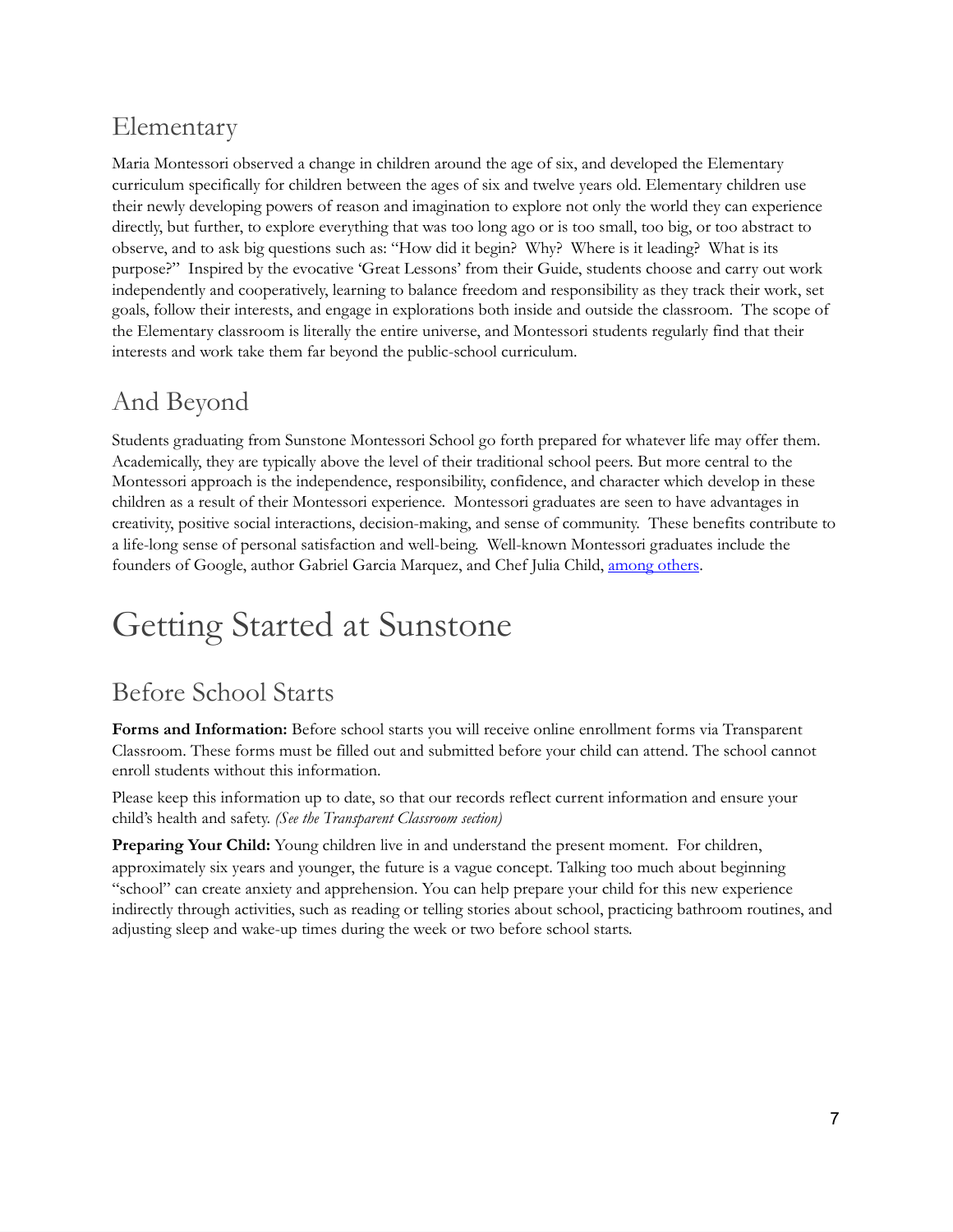### First Day—First Weeks

#### <span id="page-7-0"></span>Arrival and Drop-Off

#### *Please refer to the "Drop-off & Pick-up" section for specific procedures.*

The first day can be an emotional experience for children and parents. Your calm, confident demeanor will reassure your child and help ensure a smooth transition. Feel free to check in with the office later in the morning if you are concerned about your child's entry into the classroom.

#### <span id="page-7-1"></span>Separation

We ask that you say a quick and loving good-bye to your child at a natural point of separation: in the car at drive through, in the Commons if you walk, bike, take public transit or are tardy, or at the classroom door for AYM families. This makes a clear transition from home to school and discourages your child from clinging to you as you depart. Sometimes, difficulty with separation at drop-off continues past the first few days. Anxiety, 'clinginess,' and even tears are not unusual in the first few weeks of school. You can reassure your child that school is a safe, comfortable place, full of friends, caring Guides, and interesting things to do, and that you will be back to pick up at the regular time, just like always. Remember that your child's Guide is experienced with helping children through these difficulties. If necessary, the Guide or the assistant can physically assist in the transition, giving your child a comforting presence as you make your exit. Children typically stop crying within a few minutes of entering the classroom, and become engaged with their friends and their work. You are always free to check in with the office, or to ask for a call later in the morning to see how your child is doing. If the separation remains difficult for more than a few weeks, please contact your child's Guide.

#### <span id="page-7-2"></span>Tiredness

The school day, whether it is the morning only or the whole day, is a stimulating experience for young children. It is not unusual to see some extra tiredness at the end of the day during the first few weeks. A nutritious lunch or snack, some quiet time, or even a nap can be helpful to keep the day balanced.

#### <span id="page-7-3"></span>Routine

Most young children respond well to regular, consistent patterns in their lives. The first few weeks of school are a great time to establish and maintain consistent routines around bedtime, getting ready for school, arrival, and pick up. This will help your child feel comfortable with school.

#### <span id="page-7-4"></span>Communication

Because your child's Guide is focused on helping children begin their days in the classroom, it can be a difficult time for conversations with parents. If you would like to schedule a conversation with the Guide, you may email them directly to set this up. If you need to pass along a time-sensitive message, you may leave a note for the Guide with a staff member at drop-off or in the office. Your child's Guide will contact you as soon as possible to arrange a meeting or to discuss your issue briefly over the phone.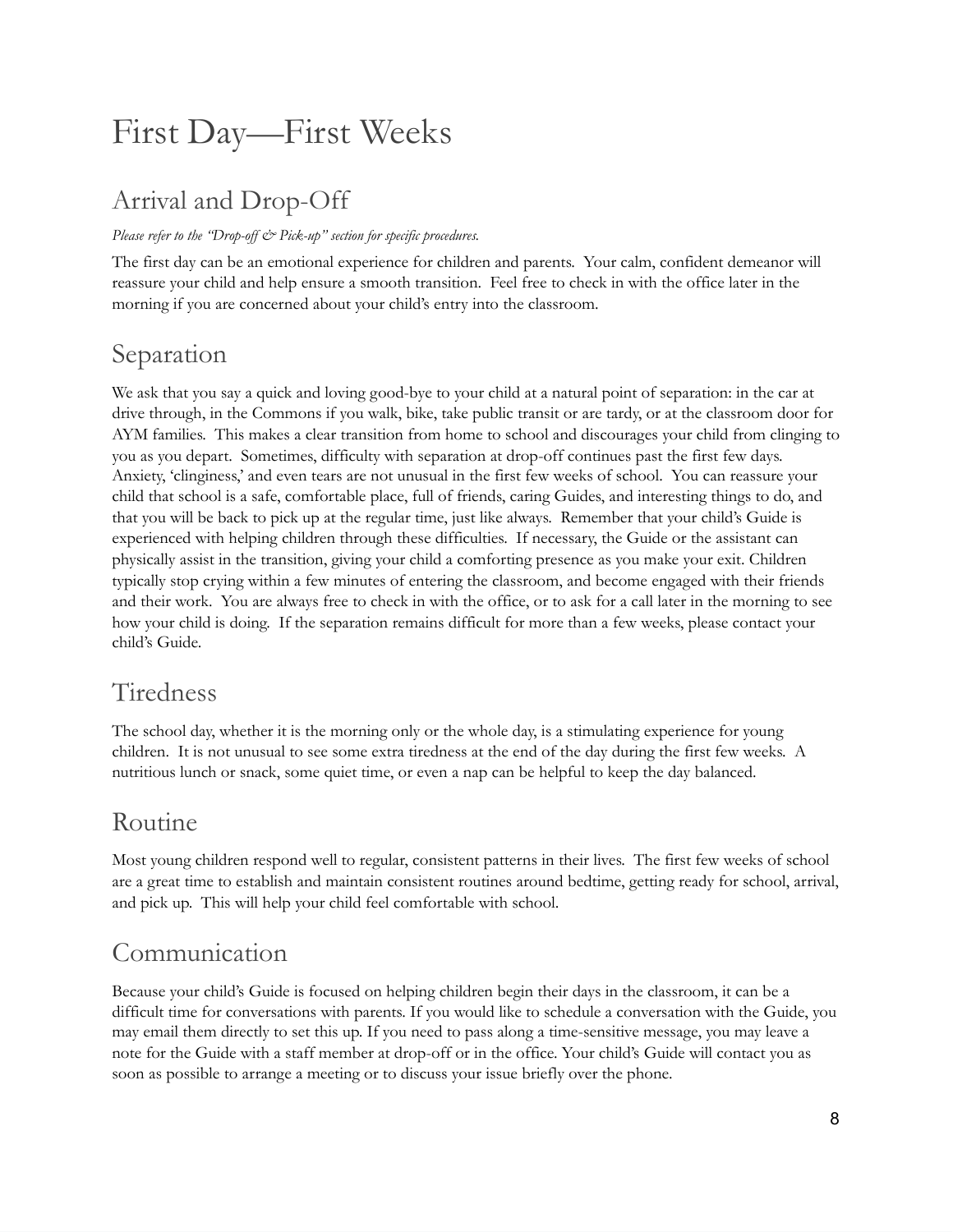#### <span id="page-8-0"></span>First Day of School

**Toddler Community:** New children begin two or three at a time over the course of the first few weeks of the school year. This allows the Guide time to give your child more focused attention during the first days, and helps to smooth your child's adjustment into new routines and new relationships. Sunstone does not make adjustments in tuition for this brief period of "phasing in."

**Children's House:** Returning Children's House students start on the first day of school

New students in the Children's House begin two or three at a time over the course of the first few weeks of the school year. This allows the Guide time to give your child more focused attention during the first days, and helps to smooth your child's adjustment into new routines and new relationships. Sunstone does not make adjustments in tuition for this brief period of "phasing in."

**Elementary:** Returning students in their  $2^{nd}$ ,  $3^{rd}$ ,  $5^{th}$ , and  $6^{th}$  year start on the first day of school. Children new to Sunstone and all Elementary 1<sup>st</sup> and 4<sup>th</sup> years start a couple days later, according to the school calendar. (See "Calendar *Highlights" section for exact dates.)* A calm, confident parent, a regular routine, good nutrition, and plenty of rest lay the foundation for a successful experience.

#### <span id="page-8-1"></span>What to Bring

**Toddler:** Children should bring a change of clothes (including underwear and socks, no media characters please) in a labeled bag, a pair of indoor shoes, and a small ceramic mug for water. Please check with your child's Guide for any variations specific to your child's classroom.

**Children's House:** Children should bring a change of clothes (including underwear and socks, no media characters please) in a labeled bag, a pair of indoor shoes, and a small ceramic mug for water. Please check with your child's Guide for any variations specific to your child's classroom. Children who stay for lunch should bring a nutritious lunch in a reusable bag or box (no media characters please), with an ice pack if needed. Milk and water are provided at lunch. School supplies are provided as well. Please leave toys and comfort items at home.

**Elementary:** Children should bring a nutritious lunch in a reusable bag or box (no media characters please) with an ice pack if needed, and a morning snack packed in a separate container. Most school supplies are provided. You might receive a small supplies list from your child's Guide during the summer.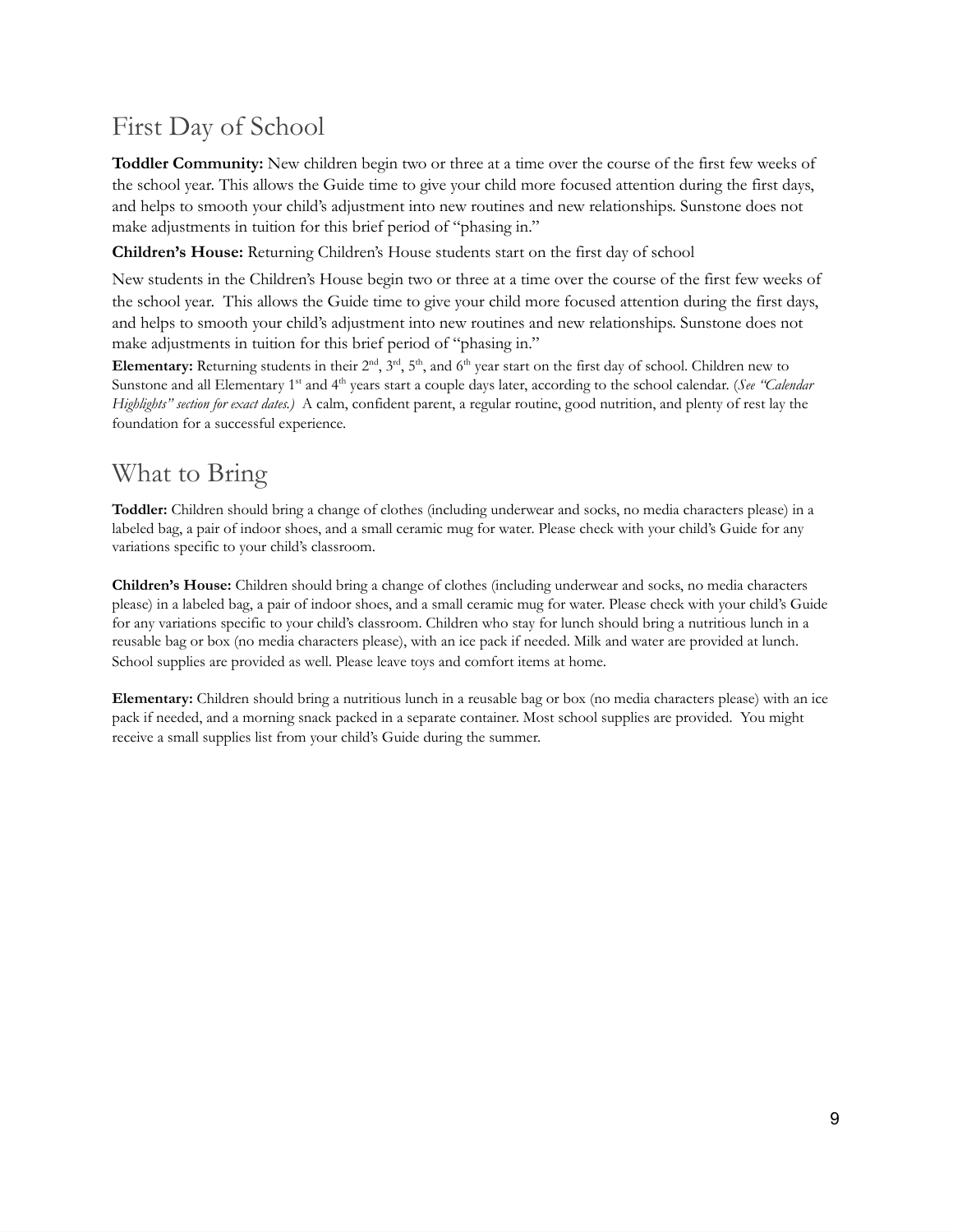### <span id="page-9-0"></span>In The Classroom—Lessons and Work

#### <span id="page-9-1"></span>Toddler Community

Children in the Toddler Community explore a range of activities designed to help them develop independence, control of movement, toileting, language, and much more.

### <span id="page-9-2"></span>Children's House

**Lessons:** The basic interaction between the child, the Guide, and the environment in the Montessori classroom is the lesson. Every material, every activity, and nearly every practical or social interaction has a planned or spontaneous lesson associated with it—often more than one. There are lessons in how to use the pink tower, how to have snack, how to walk around someone's rug, how to do long division with the golden beads, and more. The Guide takes careful note of each child's development in all areas and strives to present exactly the right lesson at the perfect moment. The actual lesson consists of carefully analyzed, gracefully executed movements showing the essence of the activity being presented. Once your child has had a lesson on a piece of material, he or she is free to take it from the shelf whenever it is available, and to work with it as long as it holds his or her engagement and focus.

At the beginning, new children have not had many lessons, and their choices are limited. They may spend a lot of time observing or learning the basic elements of classroom behavior, such as using quiet voices, controlling movement, having snack, using the bathroom, and respecting the work of other children. Soon enough, they will have lessons and choices of their own.

It is not unusual for children to ask for lessons on material they are not yet ready for. Although the Guides are skilled at navigating these situations, you may hear frustration from your child around lessons he or she would like to have. On the other hand, young children do not always talk very much about the lessons and work they are doing, leaving parents guessing. If you have any questions or concerns about your child's school day, please feel free to contact your child's Guide. You may email the Guide directly or you may leave a note for her/him with the front desk. Your child's Guide will contact you as soon as possible to arrange a meeting or to discuss your issue over the phone.

**Work:** Children spend their day in the classroom choosing material from the shelves and working with it to their own satisfaction. The right to work without interruption is highly regarded, and you may hear "this is my work" at home from time to time.

**Work on paper:** Much of the work in the Children's House is directed towards the child's inner development and does not create a physical product, such as a piece of paper. Finished work that is ready to come home will be in your child's cubby or in your family folder at pick-up time. Your child will also have an opportunity to share work with you at the Parent-Child Classroom Sharing events throughout the year.

**Understanding your child's work:** Sometimes a piece of work can be difficult to interpret, and often the process has been more important to the child than the final product. You can start a productive conversation by making factual observations and asking questions, such as: "I see you did some work with numbers," "You used a lot of blue!" or "What can you tell me about this?" These kinds of remarks support your child's independence and personal growth more effectively than corrections or judgments, even positive judgments, such as "Good job!" or "What a beautiful picture!" which can adversely affect the independence of your child.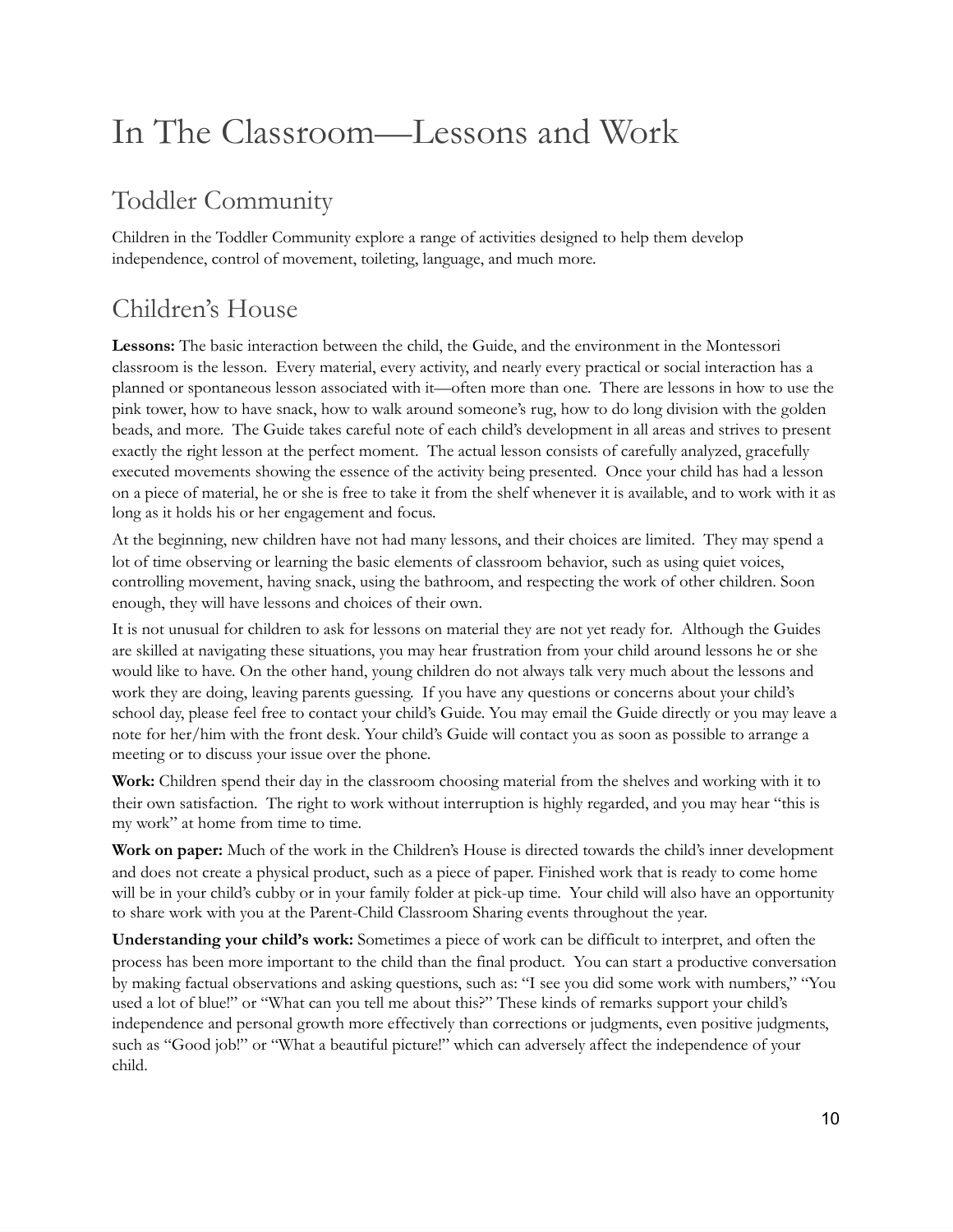Remember that your most important reaction to your child's work can be the special time you devote to sharing it with him. Your gift of time and undivided attention will be most satisfying to your child. If you have questions or concerns about your child's work, please contact the Guide.

#### <span id="page-10-0"></span>Elementary

**Lessons:** Lessons continue in the Elementary classroom, but they take a new form appropriate for the older child. The stories of the universe, the formation of the earth, the coming of life and of humans, and the achievements of numbers and writing are the subjects of five Great Lessons that are presented every year in the fall. Innumerable related lessons, some in story form, some with materials, and some as demonstrations and experiments proceed from these key lessons, and children choose follow-up work from a limitless range of possibilities.

**Work:** The work in the Elementary class is likewise an extension and development of the Children's House work, adapted to the needs of the older child. Children will often work in groups on long, involved research projects that may take them beyond the classroom on going-outs into the community. Again, the best way to find out more about your child's work is to ask questions and make observations. Your child will also have the opportunity to share work with you during the Student Presentation Day in the late winter.

**Work on paper:** In the Elementary, we continue to emphasize process over product. However, as the child moves through his Elementary years, we begin to focus more on quality, depth and presentation. When students transition into our Upper Elementary classroom, more attention is paid to goal setting, deadlines and the development of time management skills. There continues to be a great deal of work on materials that does not always result in a paper product. Additionally, some children are naturally more prolific than others. This does not mean that they do more work than others, but rather that they have more product to show for their efforts. Subsequently, one child in your family might come home at the end of the week with a large stack of written work, while another brings home one piece of paper. As always, discussions with your child, classroom observations, Parent/Guide conferences, and our Elementary Presentation Day will give you insight into your child's development and accomplishments.